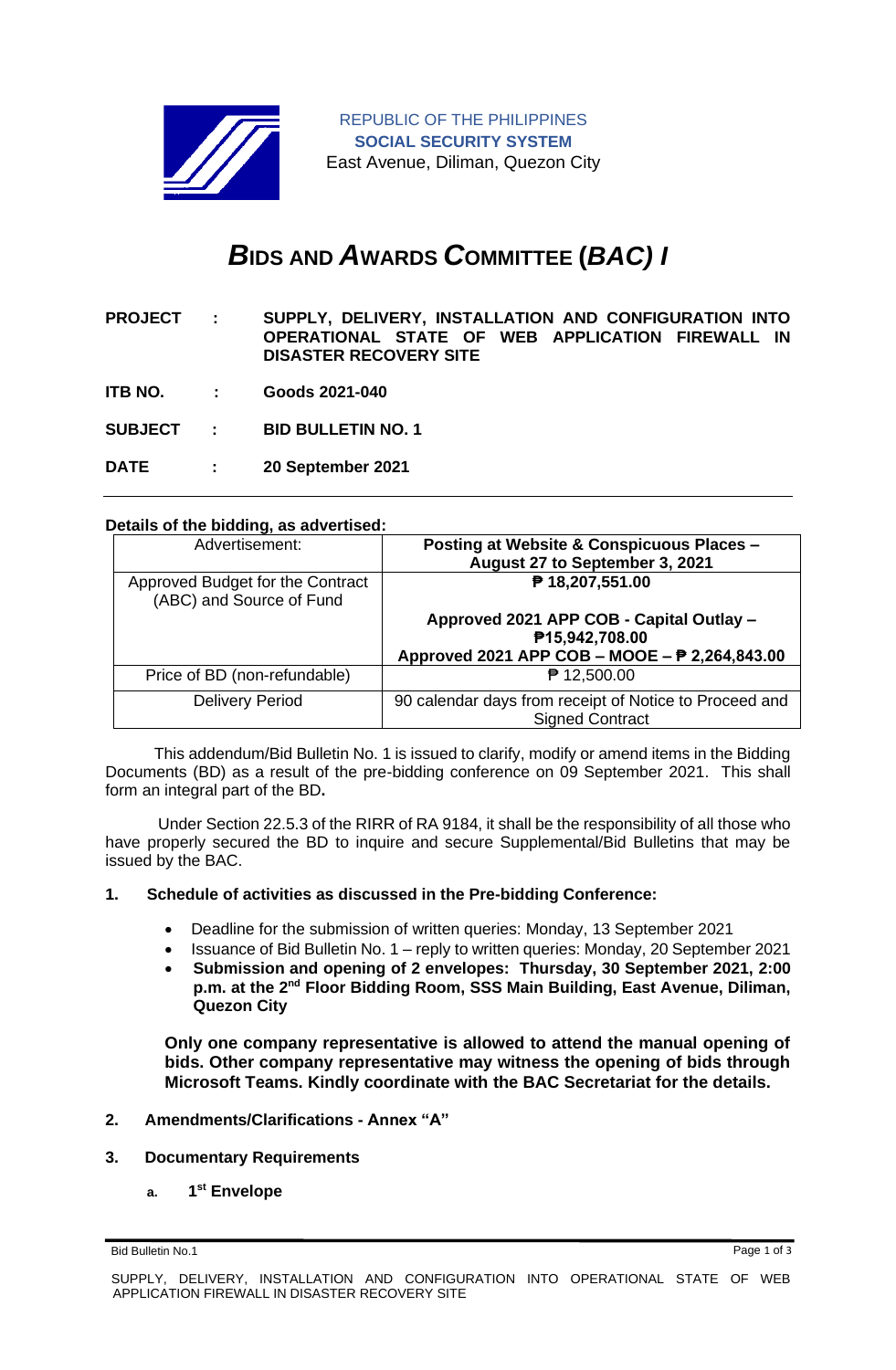a.1 PhilGEPS Certificate of Registration and membership.

In case of uploaded document/s, which validity period had already expired, submit the updated document/s.

- a.2 Statement of all its Ongoing Government and Private Contracts, including contracts awarded but not yet started, if any, whether similar or not similar in nature and complexity to the contract to be bid;
- a.3 Statement of Single Largest Completed Contract (SLCC) similar to the project to be bid, **with supporting documents**, equivalent to at least **50% of the ABC**, completed **within five (5) years** prior to the submission and opening of bids, adjusted by the bidder to current prices using PSA's consumer price index;

For this purpose, similar contracts shall refer to Supply, Delivery, Installation and Configuration into Operational State of Web Application Firewall.

- a.4 NFCC Computation or committed Line of Credit (form supplied)
- a.5 JVA, in case of Joint Venture Class "B" Documents (Each partner of the joint venture shall submit the legal eligibility documents. The submission of technical and financial eligibility documents by any of the joint venture partners constitute compliance, except for SSS Clearance that must be complied by all JV partners);
- a.6 Bid Security (2% of the ABC for Cash or Manager's/Cashier's Check payable to SSS or Bank Draft of the ABC, 5% of the ABC for Surety Bond **or** Bid Securing Declaration – form supplied) and **a copy of the Authority to Notarize from the Notary Public).**
- a.7 Technical Documents project requirements
	- Section VI Schedule of Requirements (page 30)
	- Section VII Statement of Compliance with the Technical Specifications (pages 31 to 39)
- a.8 Omnibus Sworn Statement **and a copy of the Authority to Notarize from the Notary Public.**
- a.9 Foreign ownership limited to those allowed under the rules may participate in this Project, provided must submit any of the following:
	- Copy of Treaty, International or Executive Agreement; Or

• Certification from the relevant government office of their country stating that Filipinos are allowed to participate in government procurement activities for the same item or product.

• Certification from the DTI if the Bidder claims preference as a Domestic Bidder or Domestic Entity.

## **b. Checklist of the 2nd envelope:**

- b.1 Bid Form (form supplied) pages 45 to 46
- b.2 Bid Breakdown (form supplied) page 47

### **c. Additional Requirements to be submitted by the bidder with the Lowest Calculated Bid**

- c.1 2020 Income Tax Return filed through Electronic Filing and Payment System (EFPS) corresponding to the submitted Audited Financial Statement;
- c.2 Quarterly VAT for the period January to June 2021 or latest available Quarterly VAT;
- c.3 Documents listed in the Platinum Membership and updates, if any;
	- **SEC/DTI Registration**
	- 2021 Mayor's Permit

Bid Bulletin No.1 Page 2 of 3